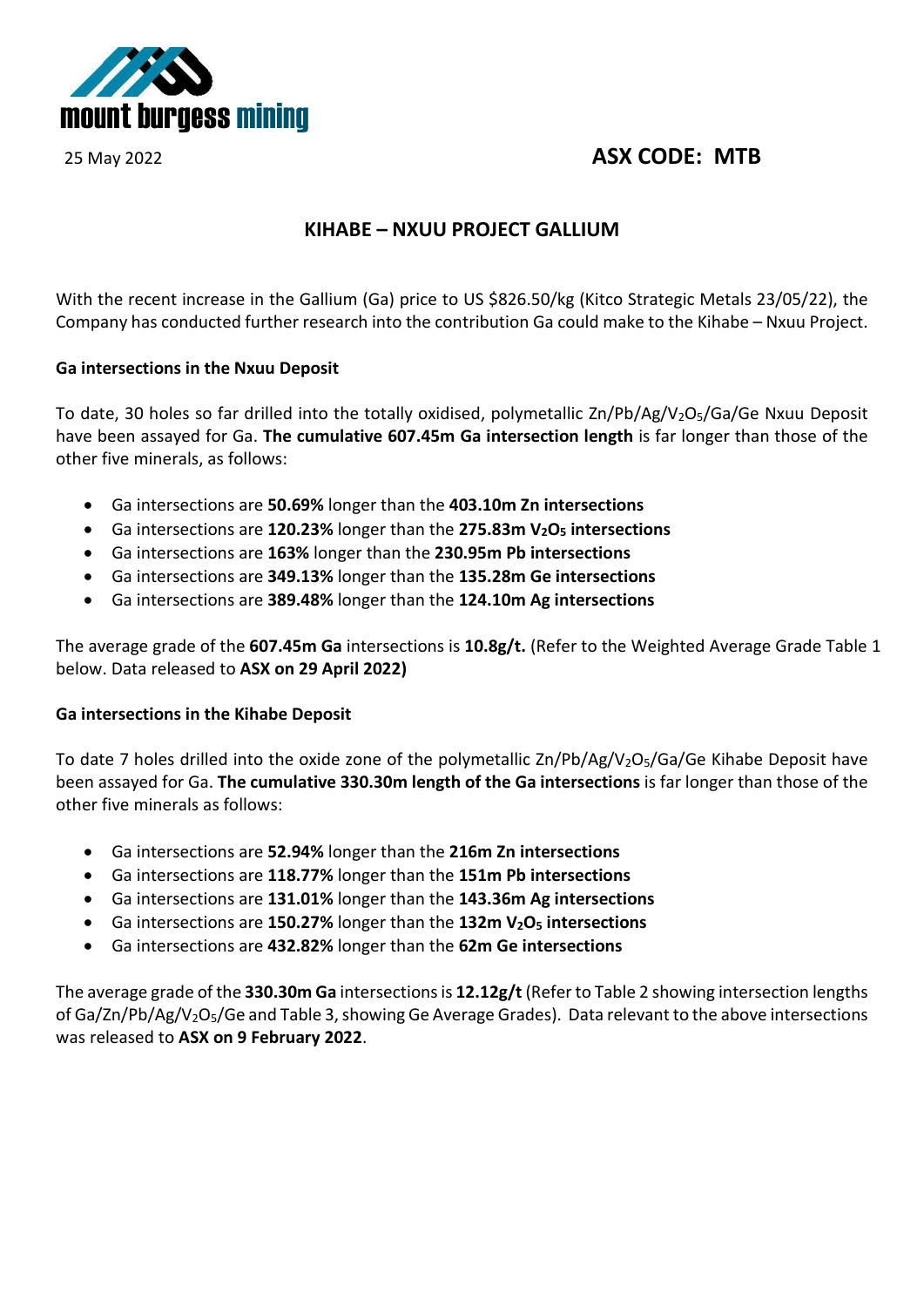## **Test Work Conducted on Ga**

As announced on 3 March 2022 test work conducted by the University of Tasmania confirmed that Ga and Germanium (Ge) are hosted in micas. Mica in the form of flakes can generally be recovered by flotation to produce a mica rich concentrate, facilitating the recovery of Ga and Ge. Test work will need to be conducted to confirm this.

## **Potential Contribution of Ga**

The Ga mineralisation in both the Nxuu and Kihabe Deposits would be extracted in the mining process when extracting the other five minerals.

## **Future Demand for Ga**

According to TRADIUM GmbH, a German Company that deals in technology metals, rare earths and precious metals, Ga price increases are due primarily to demand from the 5G mobile phone networks which require greater amounts of Ga than are available.<https://tradium.com/en/>

## TRADIUM further states:

**"***The new generation of phones requires high efficiency power amplifiers that run on gallium arsenide or gallium nitride.*

*Base stations for 5G data transmission can become extremely hot when data volume is high. Gallium computer chips can withstand these temperatures better than traditional silicon- based chips."* 

*"Gallium is a critical resource, which means it is of high economic relevance but only of limited availability. This makes Gallium ideal for an alternative investment. The global production capacity of the rare metal is currently around 720 tonnes per year and is considered to be exhausted.*

*However, demand is certainly increasing. For foreseeable technical innovations up to 2030, the Fraunhofer Institute System and Innovation Research expects a worldwide demand that is six times higher than today's world production of gallium".*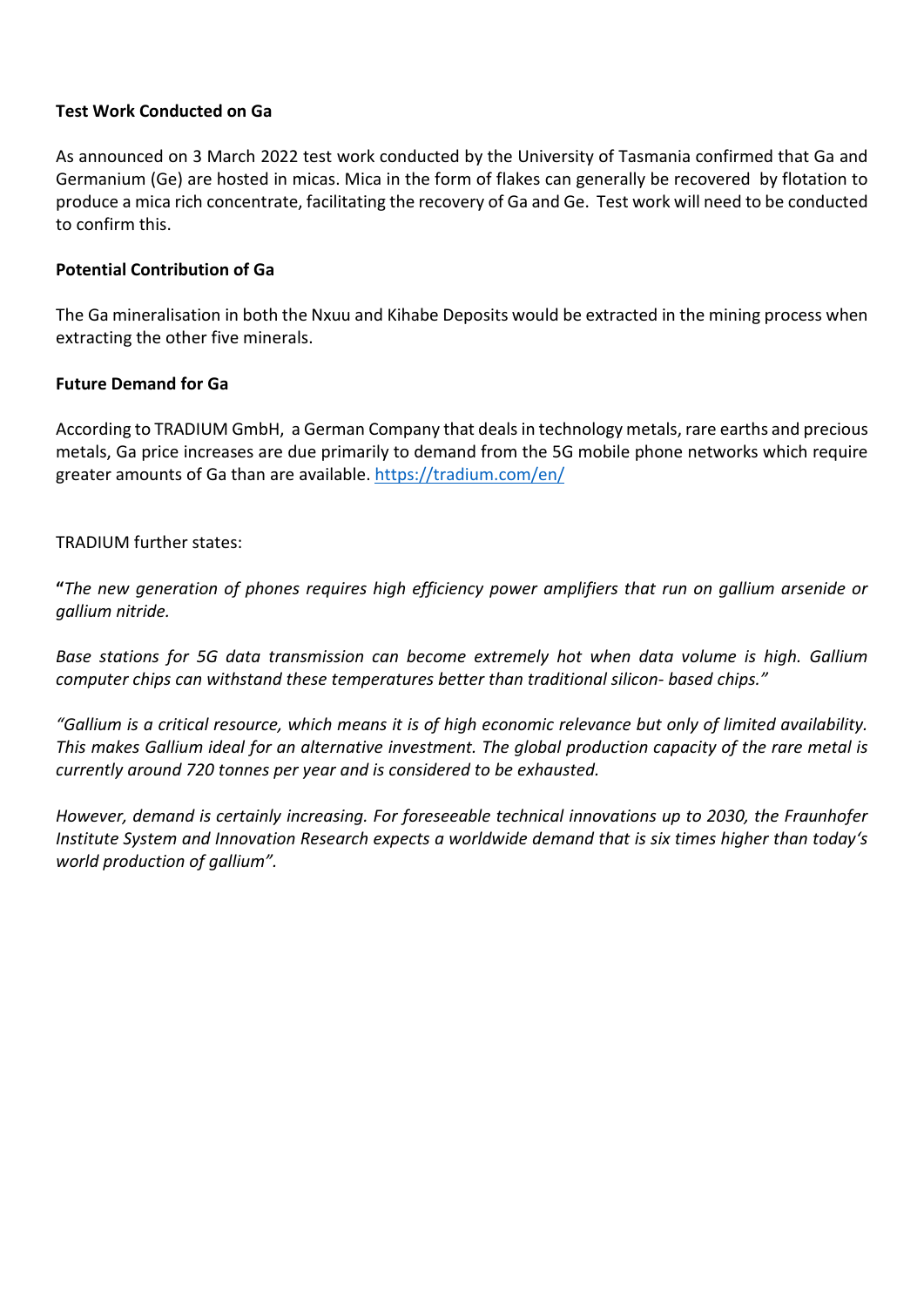## **TABLE 1 - NXUU DEPOSIT GA/ZN/PB/AG/V2O5/GE WEIGHTED AVERAGE GRADES**

- **607.45m of Ga intersections give a weighted average grade of 10.8g/t, applying an 8g/t low cut**
- **403.10m of Zn mineralisation give a weighted average grade of 2.0%, applying a 1% low cut**
- **230.95m of Pb mineralisation give a weighted average grade of 1.5%, applying a 1% low cut**
- **124.10m of Ag mineralisation give a weighted average grade of 22.1g/t, applying a 10g/t low cut**
- **275.83m of V2O5 mineralisation give a weighted average grade of 1,224ppm (1.2kg/t) applying a 250g/t low cut**
- **135.28m of Ge mineralisation give a weighted average grade of 5.6g/t, applying a 4g/t low cut**

## **TABLE 2 - KIHABE DEPOSIT OXIDE ZONE SHOWING INTERSECTION LENGTHS OF Ga/Zn/Pb/Ag/V2O5/Ge MINERALISATION**

| <b>HOLE No:</b>   | Ga<br>(m) | Zn<br>(m) | Pb<br>(m) | Ag<br>(m) | V <sub>2</sub> O <sub>5</sub><br>(m) | Ge<br>(m) |
|-------------------|-----------|-----------|-----------|-----------|--------------------------------------|-----------|
|                   |           |           |           |           |                                      |           |
| <b>KDD204</b>     | 41.85     | 33.00     | 12.00     | 21.00     | 25.00                                | 4.00      |
| <b>KDD203</b>     | 48.85     | 40,00     | 48.00     | 31.00     | 22.00                                | 20.00     |
| <b>KDD202</b>     | 40.80     | 40.00     | 20.00     | 26.80     | 10.00                                | 12.00     |
| <b>KDD201</b>     | 91.00     | 52.00     | 44.00     | 43.56     | 17.00                                | 16.00     |
| <b>KDD206</b>     | 57.00     | 46.00     | 22.00     | 19.00     | 31.00                                | 6.00      |
| <b>KDD200</b>     | 21.00     | 5.00      | 5.00      | 2.00      | 15.00                                | 4.00      |
| <b>KDD205</b>     | 29.85     |           |           |           | 12.00                                |           |
| <b>Total</b>      | 330.38    | 216.00    | 151.00    | 143.36    | 132.00                               | 62.00     |
| <b>Additional</b> |           |           |           |           |                                      |           |

**Length % of Ga 52.94% 118.77% 131.01% 150.27% 432.82%**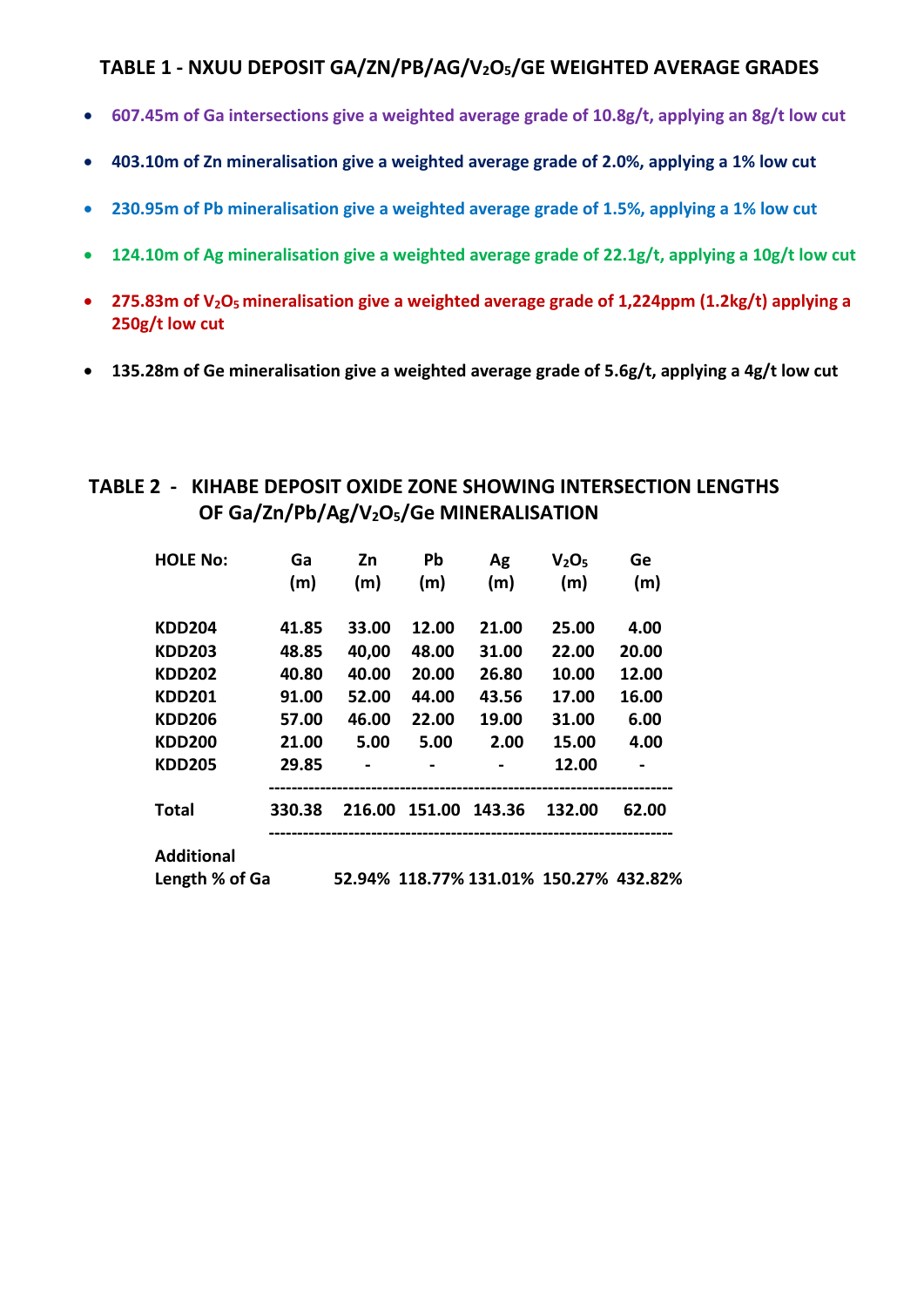## **TABLE 3 - KIHABE DEPOSIT AVERAGE Ga GRADES**

 **Grams x Metres**

| KDD204        | 39.85m @ $11.8g/t =$          | 470.23   |
|---------------|-------------------------------|----------|
|               | 2.00m @ $9.7g/t =$            | 19.40    |
| <b>KDD203</b> | 14.00m @ 13.2g/t =            | 184.80   |
|               | 7.00m @ $10.9g/t =$           | 76.30    |
|               | 27.85m @ 11.9g/t =            | 331.42   |
| <b>KDD202</b> | 4.00m @ $11.8g/t =$           | 47.20    |
|               | 17.00m @ $12.1g/t =$          | 205.70   |
|               | 19.80m @ 12.5g/t =            | 247.50   |
| <b>KDD201</b> | 91.00m @ $12.6g/t = 1,146.60$ |          |
| <b>KDD206</b> | 4.00m @ $13.6g/t =$           | 54.40    |
|               | 14.30m @ 14.3g/t =            | 65.80    |
|               | 5.00m @ $10.2g/t =$           | 51.00    |
|               | 42.00m @ 12.2g/t =            | 512.40   |
| <b>KDD200</b> | 10.00m @ $11.4g/t =$          | 114.00   |
|               | 11.00m @ $10.4g/t =$          | 114.40   |
| KDD205        | 18.00m @ $12.4g/t =$          | 223.20   |
|               | 11.85m @ $11.8g/t =$          | 139.83   |
| Total         | 330.30m                       | 4,004.18 |

 **Weighted Average Ga Grade** 

 **4,004.18 gram x metres divided by 330.30m = 12.12g/t**

\_\_\_\_\_\_\_\_\_\_\_\_\_\_\_\_\_\_\_\_\_\_\_\_\_\_\_\_\_\_\_\_\_\_\_\_\_\_\_\_\_\_\_\_\_\_\_\_\_\_\_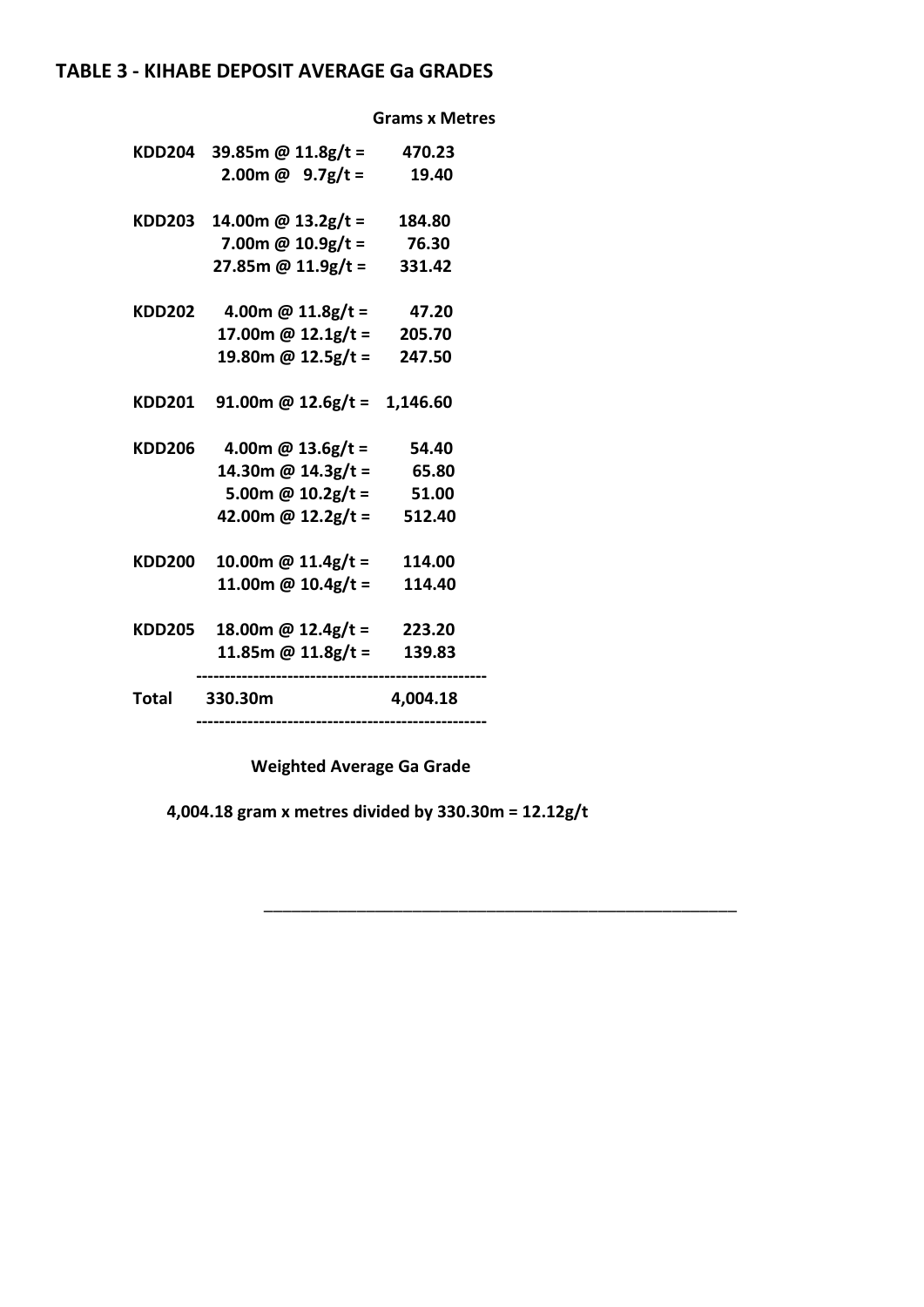# **TENEMENT HOLDING**



| Location                          | Project                                | Licence<br><b>Number</b> | Licence<br><b>Size</b> | Registered<br><b>Holder</b>                   | <b>Nature of</b><br><b>Interest</b> |
|-----------------------------------|----------------------------------------|--------------------------|------------------------|-----------------------------------------------|-------------------------------------|
| Western<br>Ngamiland,<br>Botswana | Kihabe/Nxuu<br>Polymetallic<br>Project | PL<br>043/2016           | $1,000$ sq<br>km       | <b>Mount Burgess</b><br>Botswana (Pty)<br>Ltd | 100%                                |
|                                   |                                        |                          |                        |                                               |                                     |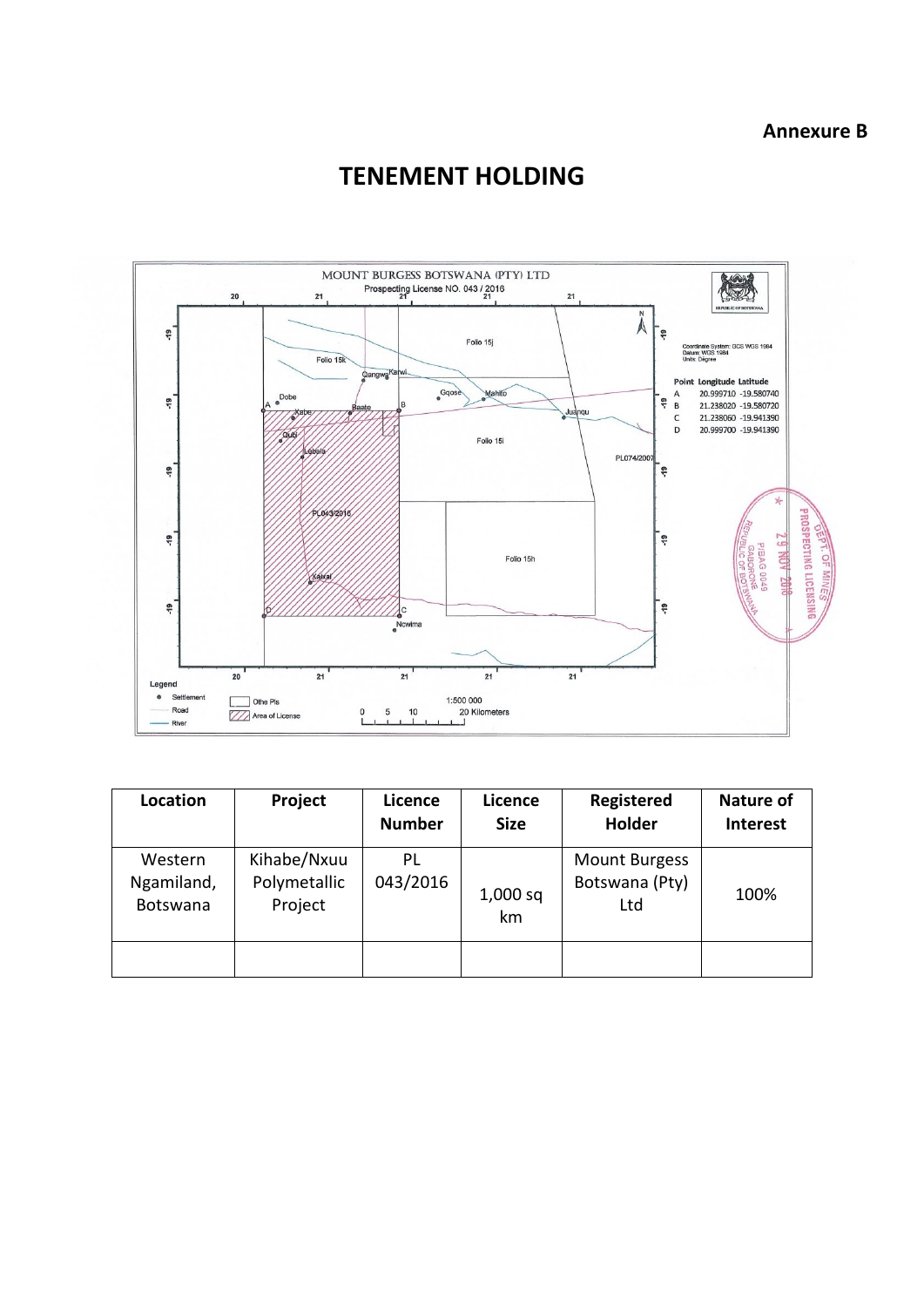## **Forward Looking Statement**

This report contains forward looking statements in respect of the projects being reported on by the Company. Forward looking statements are based on beliefs, opinions, assessments and estimates based on facts and information available to management and/or professional consultants at the time they are formed or made and are, in the opinion of management and/or consultants, applied as reasonably and responsibly as possible as at the time that they are applied.

Any statements in respect of Ore Reserves, Mineral Resources and zones of mineralisation may also be deemed to be forward looking statements in that they contain estimates that the Company believes have been based on reasonable assumptions with respect to the mineralisation that has been found thus far. Exploration targets are conceptual in nature and are formed from projection of the known resource dimensions along strike. The quantity and grade of an exploration target is insufficient to define a Mineral Resource. Forward looking statements are not statements of historical fact, they are based on reasonable projections and calculations, the ultimate results or outcomes of which may differ materially from those described or incorporated in the forward-looking statements. Such differences or changes in circumstances to those described or incorporated in the forward-looking statements may arise as a consequence of the variety of risks, uncertainties and other factors relative to the exploration and mining industry and the particular properties in which the Company has an interest.

Such risks, uncertainties and other factors could include but would not necessarily be limited to fluctuations in metals and minerals prices, fluctuations in rates of exchange, changes in government policy and political instability in the countries in which the Company operates.

#### **Other important Information**

**Purpose of document**: This document has been prepared by Mount Burgess Mining NL (MTB). It is intended only for the purpose of providing information on MTB, its project and its proposed operations. This document is neither of an investment advice, a prospectus nor a product disclosure statement. It does not represent an investment disclosure document. It does not purport to contain all the information that a prospective investor may require to make an evaluated investment decision. MTB does not purport to give financial or investment advice.

**Professional advice:** Recipients of this document should consider seeking appropriate professional advice in reviewing this document and should review any other information relative to MTB in the event of considering any investment decision.

**Forward looking statements**: This document contains forward looking statements which should be reviewed and considered as part of the overall disclosure relative to this report.

**Disclaimer:** Neither MTB nor any of its officers, employees or advisors make any warranty (express or implied) as to the accuracy, reliability and completeness of the information contained in this document. Nothing in this document can be relied upon as a promise, representation or warranty.

**Proprietary information**: This document and the information contained therein is proprietary to MTB.

#### **Competent Person's Statements**

The information in this report that relates to drilling results at the Nxuu Deposit fairly represents information and supporting documentation approved for release by Giles Rodney Dale FRMIT who is a Fellow of the Australasian Institute of Mining & Metallurgy. Mr Dale is engaged as an independent Geological Consultant to the Company. Mr Dale has sufficient experience which is relevant to the style of mineralisation and type of deposit under consideration and to the activity which he is undertaking to qualify as a Competent Person as defined in the 2012 Edition of the 'Australasian Code for Reporting of Mineral Resources and Ore Reserves (the JORC Code)'. Mr Dale consents to the inclusion in this report of the drilling results and the supporting information in the form and context as it appears.

The information in this report that relates to mineralogical/metallurgical test work results conducted on samples from the Kihabe Deposit fairly represents information and supporting documentation approved for release by Mr R Brougham (FAusIMM). Mr Brougham, non-executive Director of the Company, is a qualified person and has sufficient experience relevant to the process recovery under consideration and to the laboratory activity to which he has undertaken to qualify as a Competent Person as defined in the 2012 Edition 'Australasian Code for Reporting of Mineral Resources and Ore Reserves (the JORC Code)'. Mr Brougham consents to the inclusion in the report of the matters and stated recoveries based on the information in the form and context in which it appears.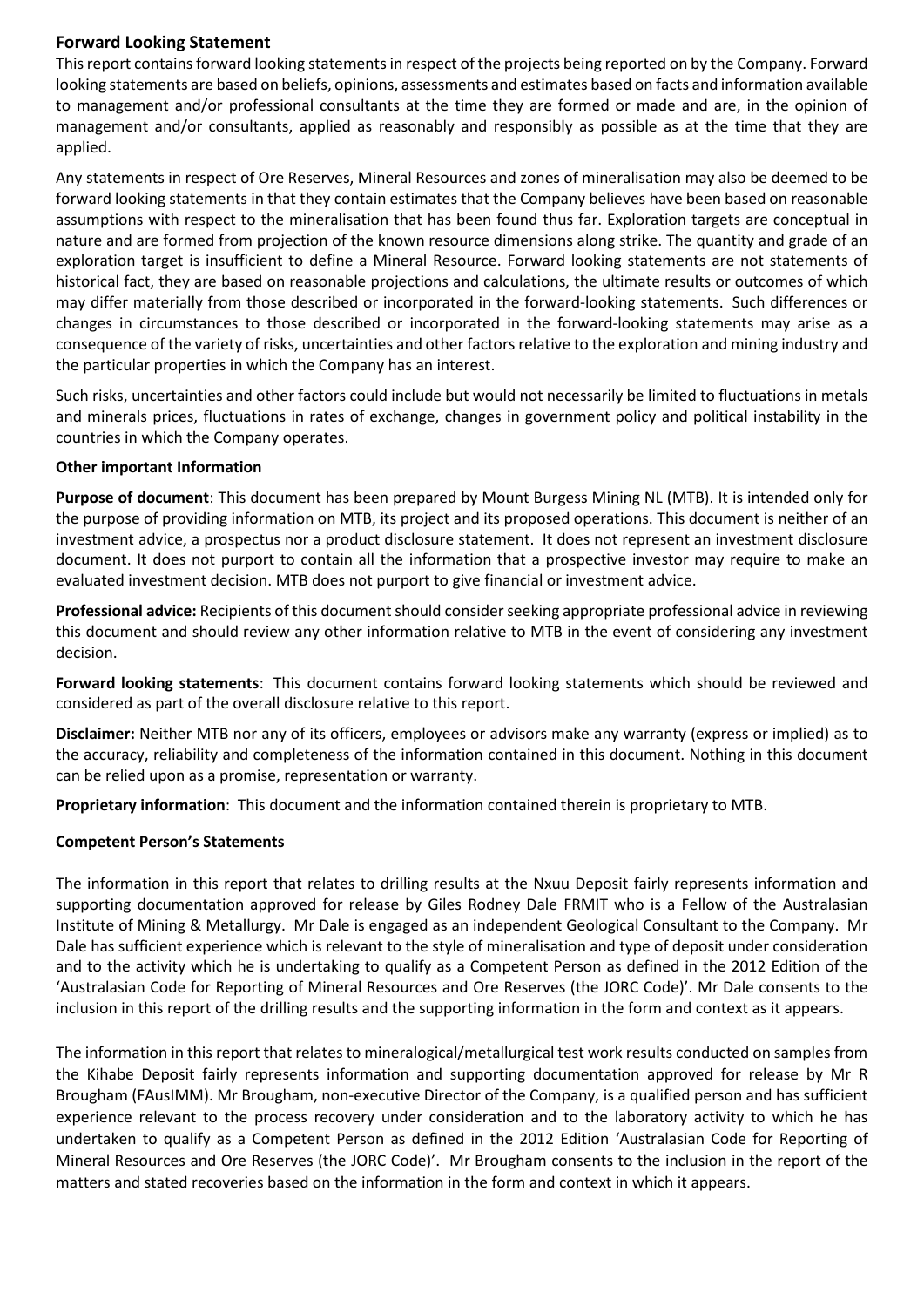**The following extract from the JORC Code 2012 Table 1 is provided for compliance with the Code requirements for the reporting of drilling results.**

| <b>Criteria</b>          | <b>JORC</b> code explanation                                                                                                                                                                                                                                                                                                                                                                                                                                                                                                                                                                                                                                                                                                                                                                                                                                                                                                                                                                                                                                                                | <b>Commentary</b>                                                                                                                                                                                                                                                                                                                                                                                                                                                                                                                                                                                                                                                                                                                                                                                                                                                                                                                                                                                                                                                                                                                                                                                                                                                                                                                                                                                                                            |
|--------------------------|---------------------------------------------------------------------------------------------------------------------------------------------------------------------------------------------------------------------------------------------------------------------------------------------------------------------------------------------------------------------------------------------------------------------------------------------------------------------------------------------------------------------------------------------------------------------------------------------------------------------------------------------------------------------------------------------------------------------------------------------------------------------------------------------------------------------------------------------------------------------------------------------------------------------------------------------------------------------------------------------------------------------------------------------------------------------------------------------|----------------------------------------------------------------------------------------------------------------------------------------------------------------------------------------------------------------------------------------------------------------------------------------------------------------------------------------------------------------------------------------------------------------------------------------------------------------------------------------------------------------------------------------------------------------------------------------------------------------------------------------------------------------------------------------------------------------------------------------------------------------------------------------------------------------------------------------------------------------------------------------------------------------------------------------------------------------------------------------------------------------------------------------------------------------------------------------------------------------------------------------------------------------------------------------------------------------------------------------------------------------------------------------------------------------------------------------------------------------------------------------------------------------------------------------------|
| Sampling<br>techniques   | Nature and quality of sampling (eg cut channels, random chips, or specific<br>specialised industry standard measurement tools appropriate to the<br>minerals under investigation, such as down hole gamma sondes, or<br>handheld XRF instruments, etc). These examples should not be taken as<br>limiting the broad meaning of sampling. • Include reference to measures<br>taken to ensure sample representivity and the appropriate calibration of any<br>measurement tools or systems used. • Aspects of the determination of<br>mineralisation that are Material to the Public Report. • In cases where<br>'industry standard' work has been done this would be relatively simple (eg<br>'reverse circulation drilling was used to obtain 1 m samples from which 3 kg<br>was pulverised to produce a 30 g charge for fire assay'). In other cases more<br>explanation may be required, such as where there is coarse gold that has<br>inherent sampling problems. Unusual commodities or mineralisation types<br>(eg submarine nodules) may warrant disclosure of detailed information. | <b>Mount Burgess Mining Diamond Core Holes</b><br>HQ and PQ Diamond Core was marked and collected in sample trays, visually logged and cut in half. Samples<br>were collected as nominal 1m intervals but based on visible geology with minimum samples of 0.3m and<br>maximum samples of 1.3m. Half of each core was retained on site in core trays and the other half was double<br>bagged and sent to Intertek Genalysis Randburg, South Africa where they were crushed. A portion of each<br>intersection sample was then pulverised to p80 75um and sent to Intertek Genalysis for assaying via ICPMS/OES<br>for Ag/Pb/Zn/V/Ge/Ga.<br><b>Mount Burgess Mining Reverse Circulation Holes</b><br>Individual meters of RC drill chips were bagged from the cyclone. These were then riffle split for storage in<br>smaller bags, with selected drill chips being stored in drill chip trays. A trowel was used to select drill chip samples<br>from sample bags to be packaged and sent to Intertek Genalysis, Randburg, South Africa where they were<br>crushed. A portion of each intersection's sample was then pulverised to P80 75um and sent to Intertek Genalysis,<br>Maddington, WA, for assaying via ICP/OES for Ag/Co/Cu/Pb/Zn.<br>Mount Burgess Mining Diamond Core Samples submitted for Metallurgical Test Work<br>The remainder of the crushed samples were then sent from Intertek Genalysis Randburg to Intertek Genalysis |
|                          | Drill type (eg core, reverse circulation, open-hole hammer, rotary air blast,<br>auger, Bangka, sonic, etc) and details (eg core diameter, triple or standard<br>tube, depth of diamond tails, face-sampling bit or other type, whether core<br>is oriented and if so, by what method, etc).                                                                                                                                                                                                                                                                                                                                                                                                                                                                                                                                                                                                                                                                                                                                                                                                | Maddington, Western Australia where they were then collected by the Company for storage. Samples from<br>various intersections from drill holes were selected by the Company for submission for metallurgical test work.<br><b>Mount Burgess Mining Diamond Core Holes</b><br>HQ and PQ diameter triple tube was generally used for diamond core drilling in the oxide zone of the Nxuu<br>Deposit. Down hole surveys were not conducted on all Nxuu DD holes as they were shallow vertical holes.                                                                                                                                                                                                                                                                                                                                                                                                                                                                                                                                                                                                                                                                                                                                                                                                                                                                                                                                           |
| Drill sample<br>recovery | Method of recording and assessing core and chip sample recoveries and<br>results assessed. • Measures taken to maximise sample recovery and ensure<br>representative nature of the samples. • Whether a relationship exists<br>between sample recovery and grade and whether sample bias may have<br>occurred due to preferential loss/gain of fine/coarse material                                                                                                                                                                                                                                                                                                                                                                                                                                                                                                                                                                                                                                                                                                                         | Mount Burgess Mining Diamond Core and RC Holes<br>Sample recoveries have in general been good and no unusual measures were taken to maximise sample recovery<br>other than the use of triple tube for diamond core drilling. In the event of unacceptable core loss Mount Burgess<br>drills twin holes. Mount Burgess believes there is no evidence of sample bias due to preferential loss/gain of<br>fine/coarse material for holes being reported on.                                                                                                                                                                                                                                                                                                                                                                                                                                                                                                                                                                                                                                                                                                                                                                                                                                                                                                                                                                                     |
| Logging                  | Whether core and chip samples have been geologically and geotechnically<br>logged to a level of detail to support appropriate Mineral Resource<br>estimation, mining studies and metallurgical studies. • Whether logging is<br>qualitative or quantitative in nature. Core (or costean, channel, etc)                                                                                                                                                                                                                                                                                                                                                                                                                                                                                                                                                                                                                                                                                                                                                                                      | Mount Burgess Mining Diamond Core Holes and RC Hole<br>Holes were logged in the field by qualified Geologists on the Company's log sheet template and of sufficient detail<br>to support future mineral resource estimation: Qualitative observations covered Lithology, grain size, colour,<br>alteration, mineralisation, structure. Quantitative logging included vein percent. SG calculations at ~5m intervals                                                                                                                                                                                                                                                                                                                                                                                                                                                                                                                                                                                                                                                                                                                                                                                                                                                                                                                                                                                                                          |

## **Section 1 Sampling Techniques and Data (Criteria in this section apply to all succeeding sections).**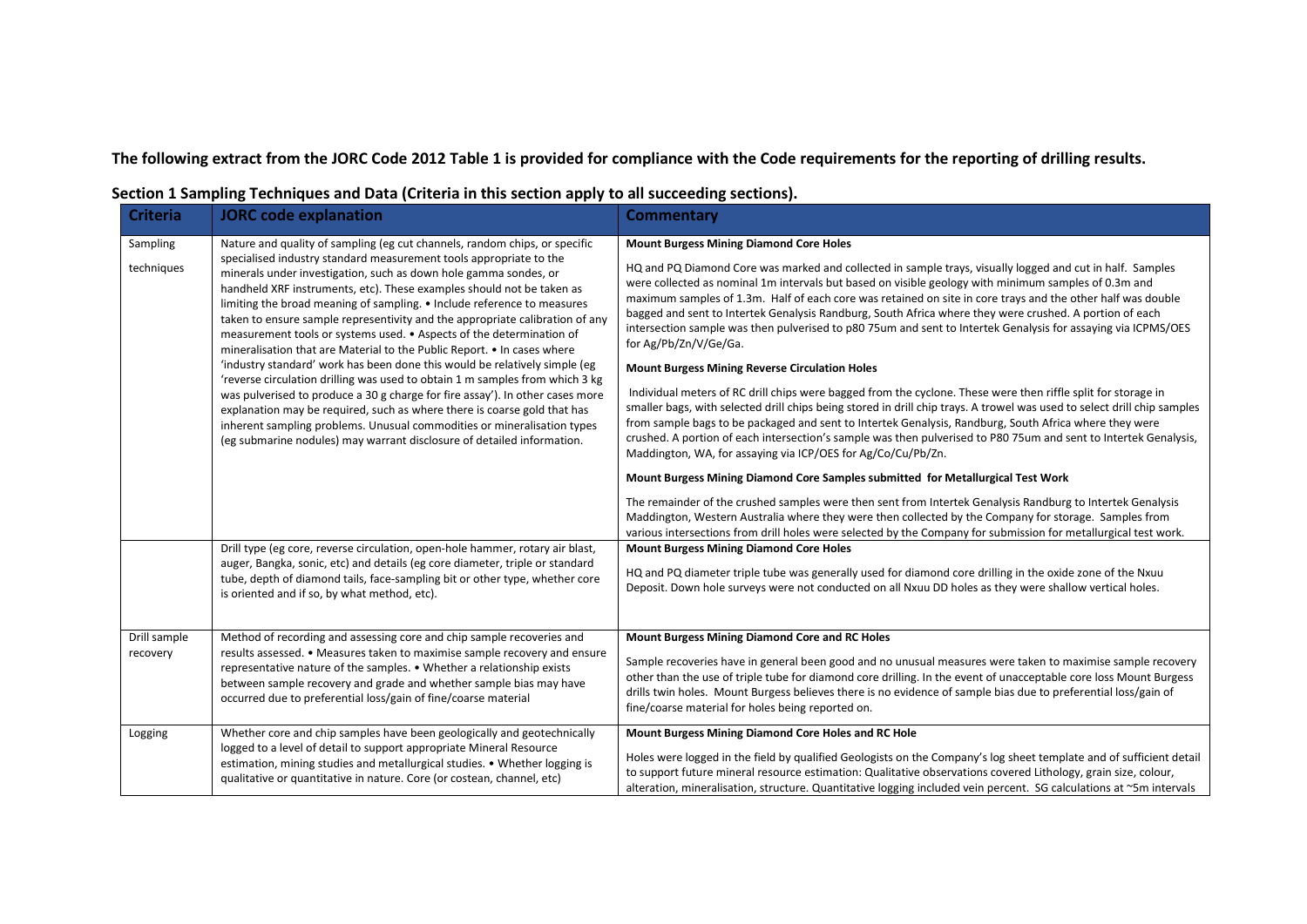|                                                         | photography. • The total length and percentage of the relevant intersections<br>logged.                                                                                                                                                                                                                                                                                                                                                                                                                                                                                                                                                                                          | were taken in the DD holes. All holes were logged for the entire length of hole. Logs are entered into MTBs GIS<br>database managed by MTB in Perth.                                                                                                                                                                                                                                                                                                                                                                                                                                                                                                                                                                                                                                                                                                                                                                                                                                                                                                                                                                                                                                                                                                                                                                                                                                                                                                                                                                                                                                                                                                                                                                |
|---------------------------------------------------------|----------------------------------------------------------------------------------------------------------------------------------------------------------------------------------------------------------------------------------------------------------------------------------------------------------------------------------------------------------------------------------------------------------------------------------------------------------------------------------------------------------------------------------------------------------------------------------------------------------------------------------------------------------------------------------|---------------------------------------------------------------------------------------------------------------------------------------------------------------------------------------------------------------------------------------------------------------------------------------------------------------------------------------------------------------------------------------------------------------------------------------------------------------------------------------------------------------------------------------------------------------------------------------------------------------------------------------------------------------------------------------------------------------------------------------------------------------------------------------------------------------------------------------------------------------------------------------------------------------------------------------------------------------------------------------------------------------------------------------------------------------------------------------------------------------------------------------------------------------------------------------------------------------------------------------------------------------------------------------------------------------------------------------------------------------------------------------------------------------------------------------------------------------------------------------------------------------------------------------------------------------------------------------------------------------------------------------------------------------------------------------------------------------------|
| Sub-sampling<br>techniques<br>and sample<br>preparation | If core, whether cut or sawn and whether quarter, half or all core taken. • If<br>non-core, whether riffled, tube sampled, rotary split, etc and whether<br>sampled wet or dry. • For all sample types, the nature, quality and<br>appropriateness of the sample preparation technique. • Quality control<br>procedures adopted for all sub-sampling stages to maximise representivity<br>of samples. • Measures taken to ensure that the sampling is representative<br>of the in situ material collected, including for instance results for field<br>duplicate/second-half sampling. • Whether sample sizes are appropriate to<br>the grain size of the material being sampled | <b>Mount Burgess Mining Diamond Holes and RC Hole</b><br>HQ and PQ Core was sawn in half on site. Half of each core was retained on site in core trays and the other half<br>was double bagged and labelled noting Hole# and interval both within the bag and on the bag. Sample bags were<br>then placed in larger bags of ~40 individual samples and the larger bag also labelled describing the contents. Field<br>duplicates were inserted at regular intervals.<br>All RC sample bags were labelled with drill hole number and sample interval and collectively stored in larger bags<br>with similar reference. Drill chip trays were all stored separately.<br>All samples currently being reported on were assayed for Ag/Pb/Zn/V/Ge/Ga.                                                                                                                                                                                                                                                                                                                                                                                                                                                                                                                                                                                                                                                                                                                                                                                                                                                                                                                                                                    |
| Quality of<br>assay data and<br>laboratory<br>tests     | . The nature, quality and appropriateness of the assaying and laboratory<br>procedures used and whether the technique is considered partial or total<br>. For geophysical tools, spectrometers, hand-held XRF instruments, etc, the<br>parameters used in determining the analysis including instrument make and<br>model, reading times, calibration factors applied and their derivation etc. .<br>nature of quality control procedures adopted (e.g. standards, blanks,<br>duplicates, external laboratory checks) and whether acceptable levels of<br>accuracy (i.e. lack of bias) and precision have been established.                                                      | <b>All Mount Burgess Samples</b><br>All samples, when originally assayed, were sent to Intertek Genalysis Perth, for assaying according to the<br>following standard techniques:<br><b>Diamond Core Samples</b><br>Ore grade digest followed by ICPMD - OES finish for Silver, Lead, Zinc, Vanadium/Germanium/Gallium<br>(a)<br>Also 4 acid digest for silver, lead, zinc followed by AAS<br>(b)<br><b>RC Samples</b><br>Ore grade digest followed by ICP-OES for Ag/Co/Cu/Pb/Zn<br>Mount Burgess quality control procedures include following standard procedures when sampling, including<br>sampling on geological intervals, and reviews of sampling techniques in the field.<br>The current laboratory procedures applied to the Mount Burgess sample preparation include the use of cleaning<br>lab equip. w/ compressed air between samples, quartz flushes between high grade samples, insertion of crusher<br>duplicate QAQC samples, periodic pulverised sample particle size (QAQC) testing and insertion of laboratory pulp<br>duplicates QAQC samples according to Intertek protocols.<br>Intertek inserts QA/QC samples (duplicates, blanks and standards) into the sample series at a rate of approx. 1 in<br>20. These are tracked and reported on by Mount Burgess for each batch. When issues are noted the laboratory<br>is informed and investigation conducted defining the nature of the discrepancy and whether further check assays<br>are required. The laboratory completes its own QA/QC procedures and these are also tracked and reported on by<br>Mount Burgess. Acceptable overall levels of analytical precision and accuracy are evident from analyses of the<br>routine QAQC data |
| Verification of<br>sampling and<br>assaying             | The verification of significant intersections by either independent or<br>alternative company personnel. • The use of twinned holes. •<br>Documentation of primary data, data entry procedures, data verification,<br>data storage (physical and electronic) protocols. • Discuss any adjustment to<br>assay data.                                                                                                                                                                                                                                                                                                                                                               | <b>All Mount Burgess Samples</b><br>Assay results for samples were received electronically from Intertek Genalysis and uploaded into MTB's<br>database managed by MTB at its Perth Office.                                                                                                                                                                                                                                                                                                                                                                                                                                                                                                                                                                                                                                                                                                                                                                                                                                                                                                                                                                                                                                                                                                                                                                                                                                                                                                                                                                                                                                                                                                                          |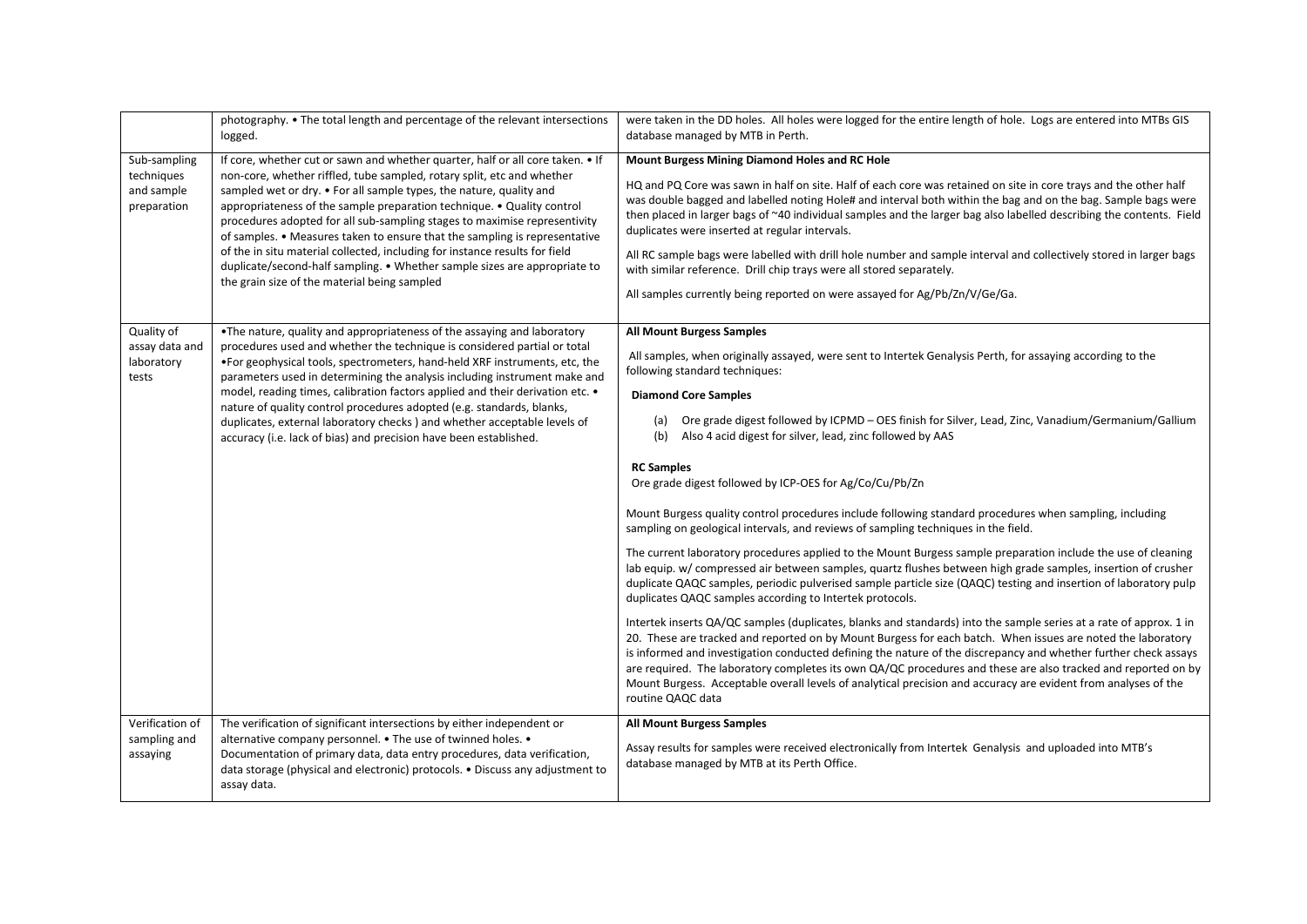| Location of                                                                                                                                                                                                                                                               | Accuracy and quality of surveys used to locate drill holes (collar and down-                                                                                                                                                                                                                                                                 | <b>All Mount Burgess Holes</b>                                                                                                                                                                                                                                                                                                                                                                              |
|---------------------------------------------------------------------------------------------------------------------------------------------------------------------------------------------------------------------------------------------------------------------------|----------------------------------------------------------------------------------------------------------------------------------------------------------------------------------------------------------------------------------------------------------------------------------------------------------------------------------------------|-------------------------------------------------------------------------------------------------------------------------------------------------------------------------------------------------------------------------------------------------------------------------------------------------------------------------------------------------------------------------------------------------------------|
| data points                                                                                                                                                                                                                                                               | hole surveys), trenches, mine workings and other locations used in Mineral<br>Resource estimation. • Specification of the grid system used. • Quality and<br>adequacy of topographic control.                                                                                                                                                | Drill hole collar locations were recorded at the completion of each hole by hand held Garmin 62S GPS with<br>horizontal accuracy of approx. 5 metres • Positional data was recorded in projection WGS84 UTM Zone 34S. The<br>accuracy provided by the system employed is sufficient for the nature of the exploratory program. Downhole<br>surveys were not conducted.                                      |
| Data spacing<br>and<br>distribution                                                                                                                                                                                                                                       | Data spacing for reporting of Exploration Results. • Whether the data<br>spacing and distribution is sufficient to establish the degree of geological and<br>grade continuity appropriate for the Mineral Resource and Ore Reserve<br>estimation procedure(s) and classifications applied. • Whether sample<br>compositing has been applied. | <b>All Mount Burgess Holes</b><br>Mount Burgess drilling campaigns were undertaken to validate historical drilling as well as to acquire further data<br>for future resource estimation The data spacing and distribution is currently insufficient to establish the degree<br>of geological and grade continuity appropriate for the estimation of Mineral Resources compliant with the 2012<br>JORC Code. |
|                                                                                                                                                                                                                                                                           |                                                                                                                                                                                                                                                                                                                                              | Additional drilling will be required to determine the extent of mineralisation and estimate a Mineral Resource<br>compliant with the 2012 JORC Code. Sample compositing was conducted on drill holes, following receipt of assays<br>from Intertek Genalysis, for the purpose of mineralogical and metallurgical test work.                                                                                 |
| Orientation of                                                                                                                                                                                                                                                            | Whether the orientation of sampling achieves unbiased sampling of possible                                                                                                                                                                                                                                                                   | <b>All Mount Burgess Holes</b>                                                                                                                                                                                                                                                                                                                                                                              |
| data in<br>structures and the extent to which this is known, considering the deposit<br>type. • If the relationship between the drilling orientation and the<br>relation to<br>orientation of key mineralised structures is considered to have introduced a<br>geological |                                                                                                                                                                                                                                                                                                                                              | Mineralisation was typically intersected at -90 degrees at the Nxuu Deposit and the Company believes that<br>unbiased sampling was achieved.                                                                                                                                                                                                                                                                |
| structure                                                                                                                                                                                                                                                                 | sampling bias, this should be assessed and reported if material.                                                                                                                                                                                                                                                                             | All drill holes into the Nxuu deposit were vertical as the mineralisation is essentially flat lying.                                                                                                                                                                                                                                                                                                        |
| Sample                                                                                                                                                                                                                                                                    | The measures taken to ensure sample security.                                                                                                                                                                                                                                                                                                | <b>All Mount Burgess Holes</b>                                                                                                                                                                                                                                                                                                                                                                              |
| security                                                                                                                                                                                                                                                                  |                                                                                                                                                                                                                                                                                                                                              | Samples were taken by vehicle on the day of collection to MTB's permanent field camp, and stored there until<br>transported by MTB personnel to Maun from where they were transported via regular courier service to<br>laboratories in South Africa.                                                                                                                                                       |
| Audits or                                                                                                                                                                                                                                                                 | The results of any audits or reviews of sampling techniques and data.                                                                                                                                                                                                                                                                        | All Mount Burgess Diamond Core Holes                                                                                                                                                                                                                                                                                                                                                                        |
| reviews                                                                                                                                                                                                                                                                   |                                                                                                                                                                                                                                                                                                                                              | A Company Geologist reviewed sampling and logging methods throughout the drilling programs.                                                                                                                                                                                                                                                                                                                 |
|                                                                                                                                                                                                                                                                           |                                                                                                                                                                                                                                                                                                                                              | <b>Mount Burgess RC Hole</b>                                                                                                                                                                                                                                                                                                                                                                                |
|                                                                                                                                                                                                                                                                           |                                                                                                                                                                                                                                                                                                                                              | MTB's Exploration Geologists continually reviewed sampling and logging methods on site throughout the drilling<br>programs.                                                                                                                                                                                                                                                                                 |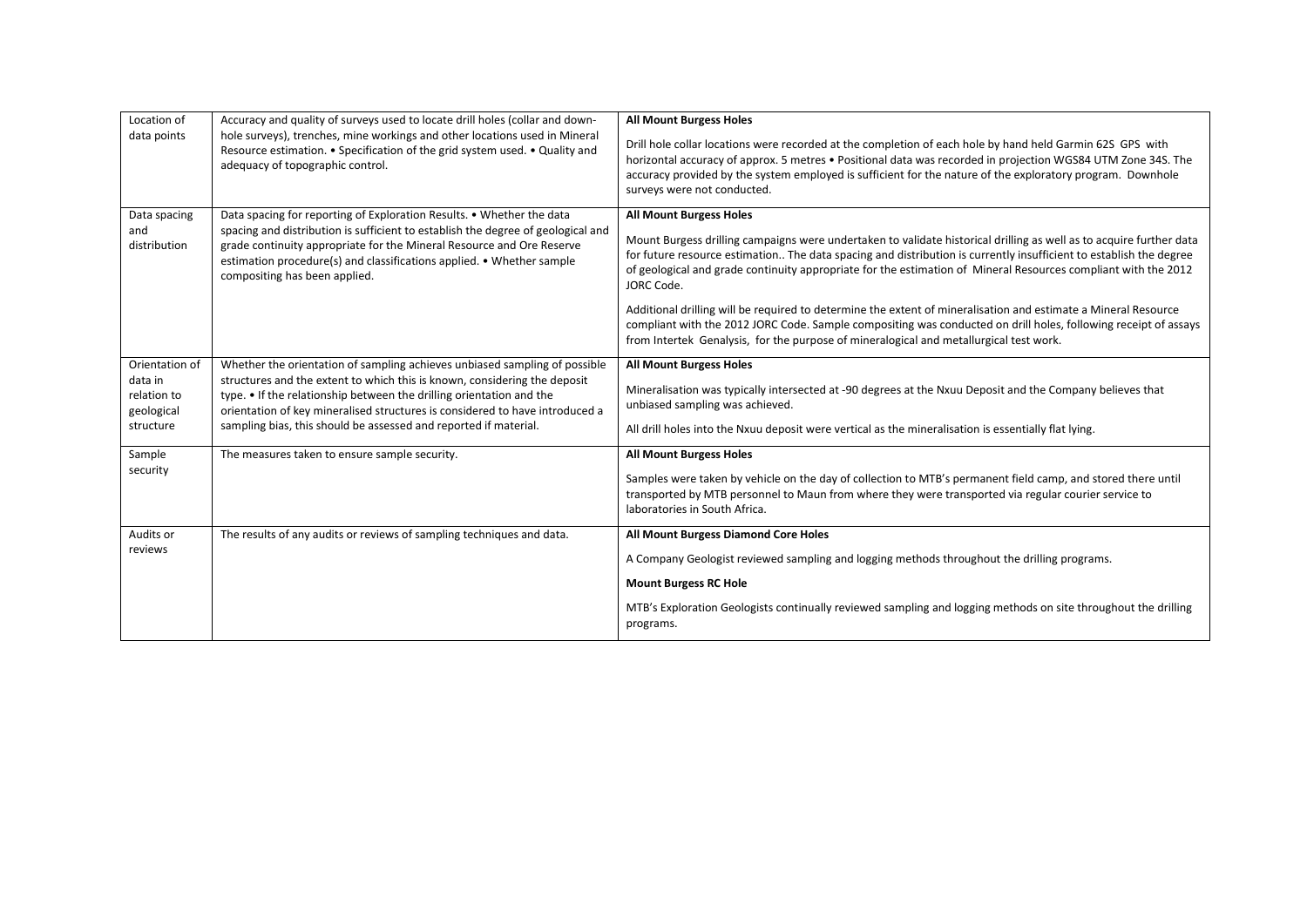**Section 2 Reporting of Exploration Results (Criteria listed in the preceding section also apply to this section).**

| <b>Criteria</b>                         | <b>JORC Code Explanation</b>                                                                                                                                                                                                                                                                                                              | <b>Commentary</b>                                                                                                                                                                                                                                                                                                                                                                                                                                                                                                                                                                                                                                  |
|-----------------------------------------|-------------------------------------------------------------------------------------------------------------------------------------------------------------------------------------------------------------------------------------------------------------------------------------------------------------------------------------------|----------------------------------------------------------------------------------------------------------------------------------------------------------------------------------------------------------------------------------------------------------------------------------------------------------------------------------------------------------------------------------------------------------------------------------------------------------------------------------------------------------------------------------------------------------------------------------------------------------------------------------------------------|
| Mineral tenement and land tenure status | Type, reference name/number, location and<br>ownership including agreements or material<br>issues with third parties such as joint ventures,<br>partnerships, overriding royalties, native title<br>interests, historical sites, wilderness or national<br>park and environmental settings.                                               | The Kihabe-Nxuu Project is located in north-western Botswana, adjacent to the<br>border with Namibia. The Project is made up of one granted prospecting licence<br>- PL 43/2016, which covers an area of 1000 sq km. This licence is 100% owned<br>and operated by Mount Burgess. The title is current at the time of release of this<br>report, with a renewal granted in November 2020 to 31 December 2022.                                                                                                                                                                                                                                      |
|                                         |                                                                                                                                                                                                                                                                                                                                           | PL 43/2016 is in an area designated as Communal Grazing Area.                                                                                                                                                                                                                                                                                                                                                                                                                                                                                                                                                                                      |
|                                         | The security of the tenure held at the time of<br>reporting along with any known impediments<br>to obtaining a licence to operate in the area.                                                                                                                                                                                            | The licence is in good standing and no impediments to operating are currently<br>known to exist.                                                                                                                                                                                                                                                                                                                                                                                                                                                                                                                                                   |
| Exploration done by other parties       | Acknowledgment and appraisal of exploration<br>by other parties.                                                                                                                                                                                                                                                                          | The Geological Survey of Botswana undertook a program of soil geochemical<br>sampling in 1982. As a result of this program, Billiton was invited to undertake<br>exploration and drilling activities in and around the project area. Mount Burgess<br>first took ownership of the project in 2003 and has undertaken exploration<br>activities on a continual basis since then.                                                                                                                                                                                                                                                                    |
| Geology                                 | Deposit type, geological setting and style of<br>mineralisation.                                                                                                                                                                                                                                                                          | The Kihabe-Nxuu Project lies in the NW part of Botswana at the southern margin<br>of the Congo craton The Gossan Anomaly is centred on an exposed gossan<br>within the project. To the north of the project are granitoids, ironstones,<br>quartzites and mica schists of the Tsodilo Hills Group covered by extensive<br>recent Cainozoic sediments of the Kalahari Group. Below the extensive Kalahari<br>sediments are siliciclastic sediments and igneous rocks of the Karoo Supergroup<br>in fault bounded blocks.<br>The Nxuu deposit mineralization occurs in the totally oxidize quartz wacke<br>situated within a barren dolostone basin. |
| Drill hole Information                  | A summary of all information material to the<br>understanding of the exploration results<br>including a tabulation of the following<br>information for all Material drill holes:<br>easting and northing of the drill hole collar<br>elevation or RL (Reduced Level - elevation<br>above sea level in metres) of the drill hole<br>collar | Information material to the understanding of the exploration results reported by<br>Mount Burgess is provided in the text of the public announcements released to<br>the ASX.<br>No material information has been excluded from the announcements.                                                                                                                                                                                                                                                                                                                                                                                                 |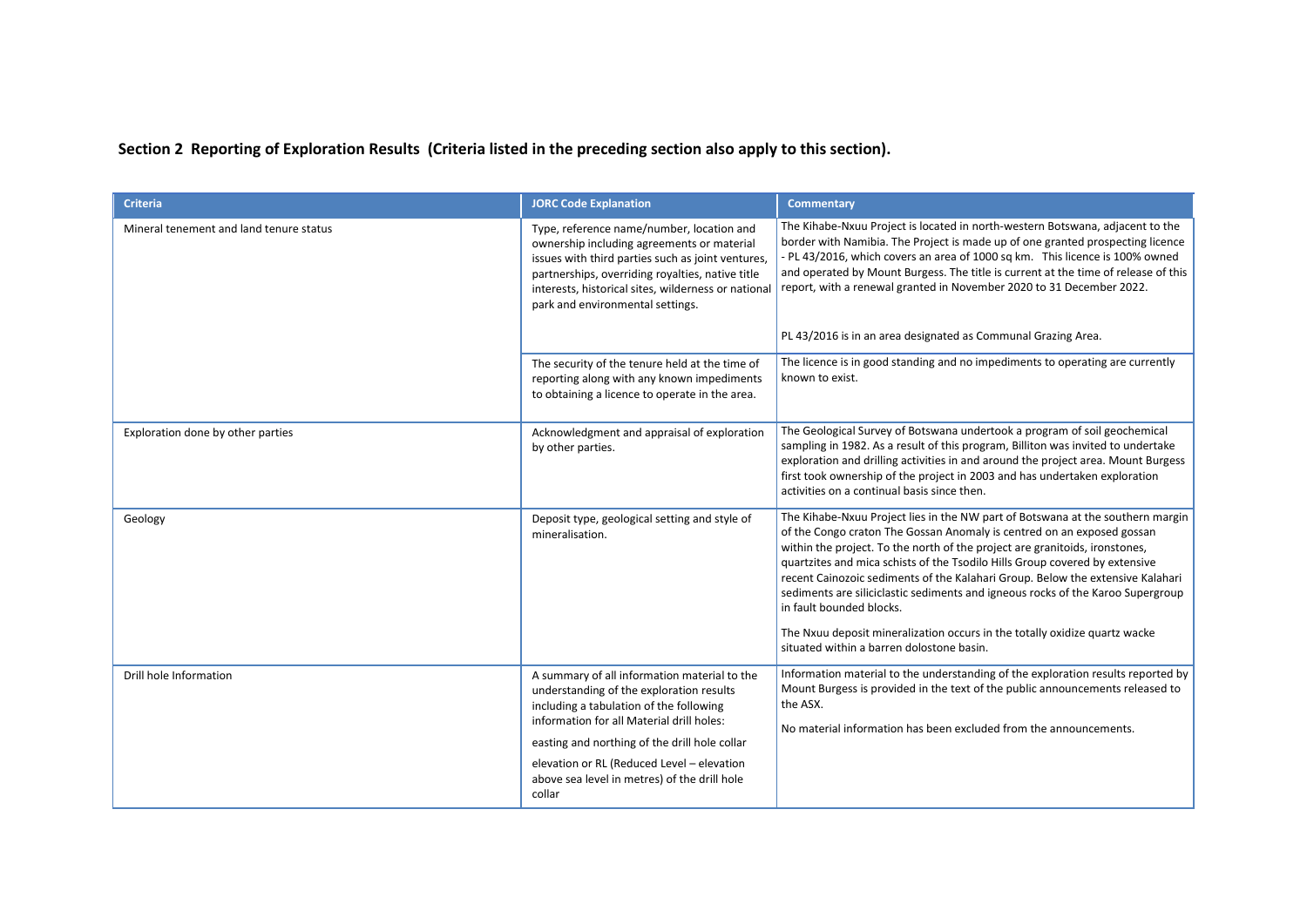| <b>Criteria</b>                                                  | <b>JORC Code Explanation</b>                                                                                                                                                                                                                                                                                                                                                                                                                                                                                                                                                                   | <b>Commentary</b>                                                                                                                                                                                                                                                                                                                               |
|------------------------------------------------------------------|------------------------------------------------------------------------------------------------------------------------------------------------------------------------------------------------------------------------------------------------------------------------------------------------------------------------------------------------------------------------------------------------------------------------------------------------------------------------------------------------------------------------------------------------------------------------------------------------|-------------------------------------------------------------------------------------------------------------------------------------------------------------------------------------------------------------------------------------------------------------------------------------------------------------------------------------------------|
|                                                                  | dip and azimuth of the hole<br>down hole length and interception depth<br>hole length<br>If the exclusion of this information is justified<br>on the basis that the information is not<br>Material and this exclusion does not detract<br>from the understanding of the report, the<br>Competent Person should clearly explain why<br>this is the case.                                                                                                                                                                                                                                        |                                                                                                                                                                                                                                                                                                                                                 |
| Data aggregation methods                                         | In reporting Exploration Results, weighting<br>averaging techniques, maximum and/or<br>minimum grade truncations (eg cutting of high<br>grades) and cut-off grades are usually Material<br>and should be stated.<br>Where aggregate intercepts incorporate short<br>lengths of high grade results and longer lengths<br>of low grade results, the procedure used for<br>such aggregation should be stated and some<br>typical examples of such aggregations should<br>be shown in detail.<br>The assumptions used for any reporting of<br>metal equivalent values should be clearly<br>stated. | <b>All Mount Burgess Holes</b><br>No data aggregation methods have been used.                                                                                                                                                                                                                                                                   |
| Relationship between mineralisation widths and intercept lengths | These relationships are particularly important<br>in the reporting of Exploration Results.<br>If the geometry of the mineralisation with<br>respect to the drill hole angle is known, its<br>nature should be reported.<br>If it is not known and only the down hole<br>lengths are reported, there should be a clear<br>statement to this effect (eg 'down hole length,<br>true width not known').                                                                                                                                                                                            | <b>All Mount Burgess Holes</b><br>The geometry of the mineralisation with respect to the drill hole angle is<br>typically at -60 degrees at the Kihabe Deposit which is considered<br>representative from a geological modelling perspective.<br>In the Nxuu deposit all drill holes are vertical as this is a shallow basin shaped<br>deposit. |
| Diagrams                                                         | Appropriate maps and sections (with scales)<br>and tabulations of intercepts should be<br>included for any significant discovery being<br>reported These should include, but not be<br>limited to a plan view of drill hole collar<br>locations and appropriate sectional views.                                                                                                                                                                                                                                                                                                               | <b>All Mount Burgess Holes</b><br>Appropriate maps, sections and mineralised drill intersection details are<br>provided in public announcements released to the ASX. Refer to the Company's<br>website www.mountburgess.com.                                                                                                                    |